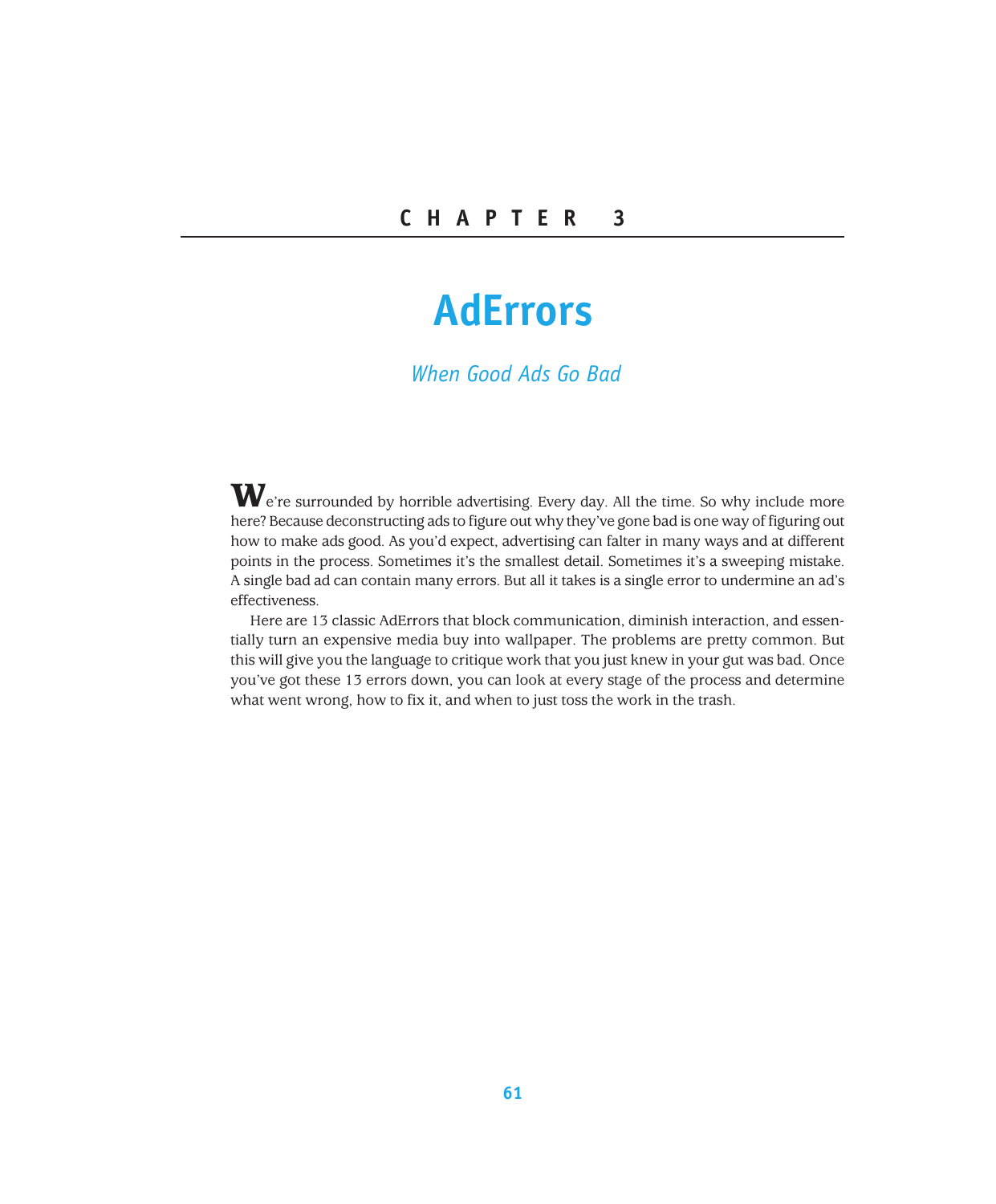# **AdError One: The Headline and the Visual Are Redundant or Disconnected**

An effective headline does many things; reiterating, explaining, or describing the visual is not one of them. That's what we'd call "see-say." On the other hand, make sure that the headline doesn't ignore the visual, as though the two were totally separate entities. Magic happens in the interplay between headline and visual. No interplay, no magic. Be on the lookout during the concept stage, although it's most apparent in the executional stage.

#### **Example: Cask & Cream**

This ad is a great example of art and copy redundancy. The scenario depicts a couple of hounds delivering slippers and a newspaper to their master as he sits in a big, comfy leather

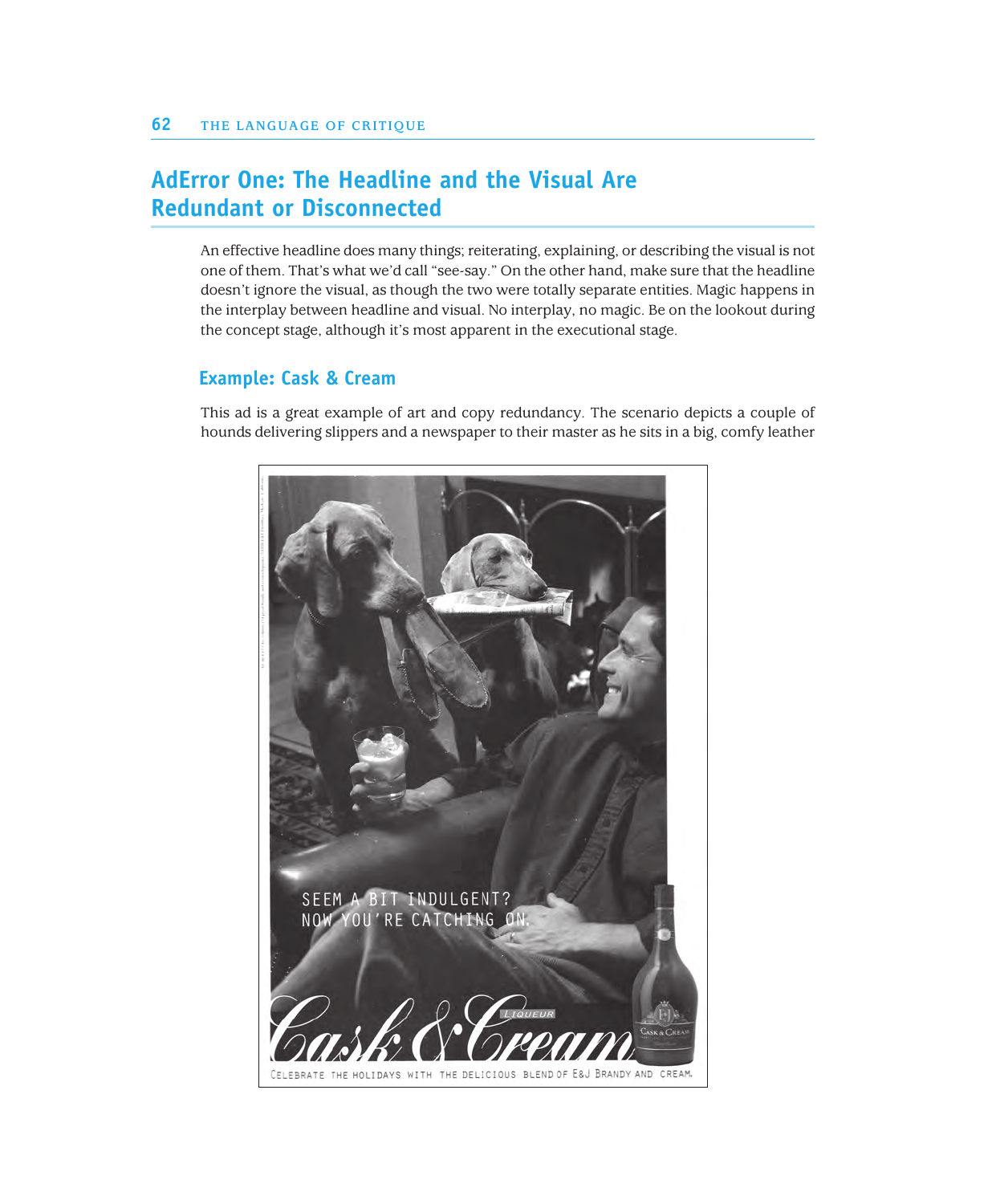chair sipping a Cask & Cream on the rocks. It's the classic cliché of indulgent, decadent living. The visual couldn't be clearer; there's no room for misinterpretation. But rather than work off the obviousness of the visual, the headline simply repeats it: "Seem a bit indulgent?" The worst part is, the ad includes a subhead just in case we couldn't figure it out: "Now you're catching on" (nudge, nudge). It's a quintessential see-say followed by an insult!

Here's a simple rule: Don't do this. Instead, do this: If you don't feel that your visual is communicating what it needs to, then change the visual. The purpose of the headline is to work *with* the visual to create meaning. Don't make the mistake of using the headline to "fix" the communication. Don't treat the headline as just an afterthought. Once, my Art Director joked that my words were ruining his ad. It was a joke. We laughed. Then got back to the serious business of making art and copy synergistic.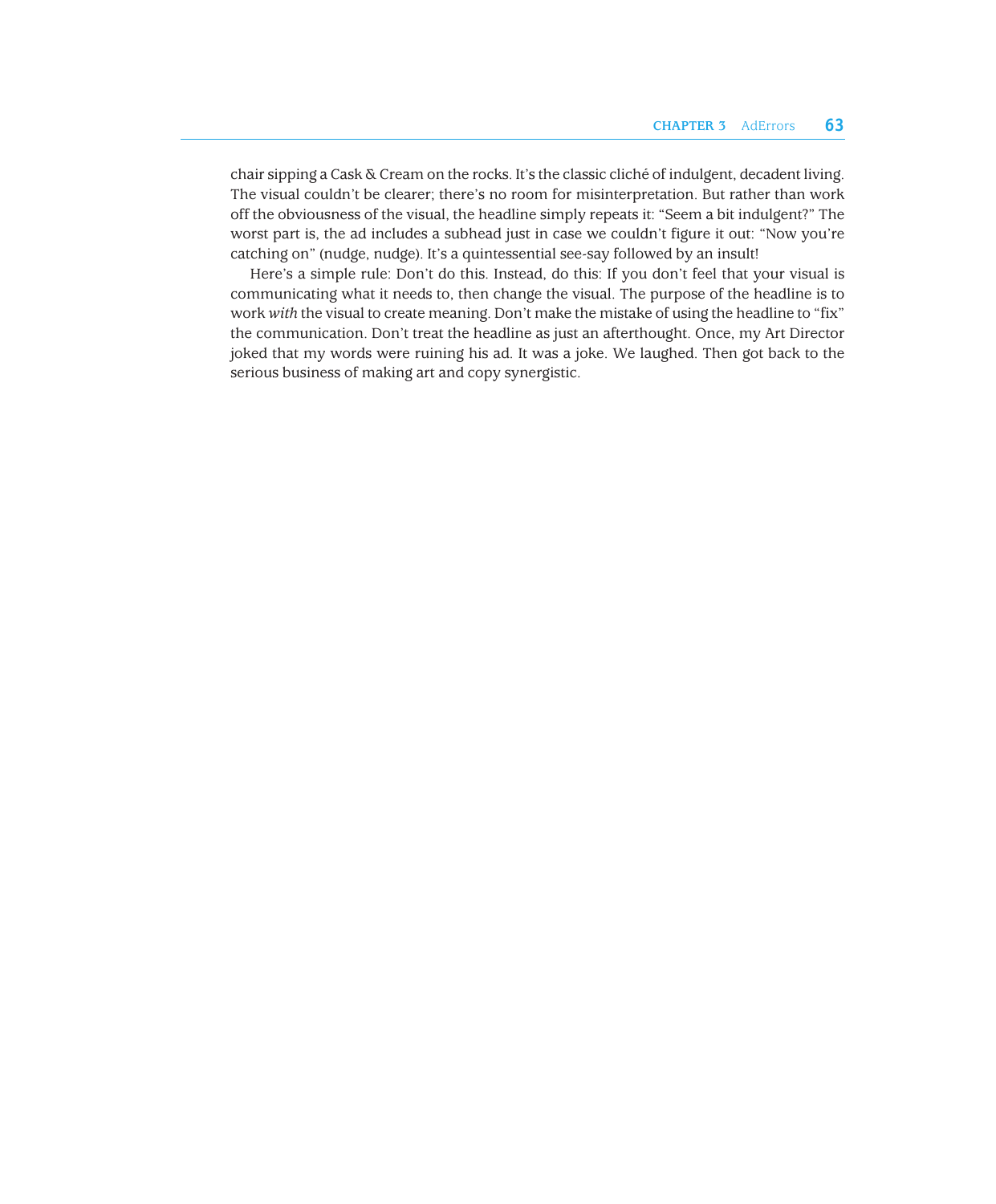### **AdError Two: Meaningless Gimmicks and Borrowed Interest**

We all want people to stop and look at our advertising. But if that stopping power has no connection to the product that we're selling, then that power is fleeting, ultimately ineffective, and perhaps even a turnoff.

Borrowed interest means that an ad is using a compelling communication element or detail from somewhere other than your product or strategy. A meaningless gimmick means that the attention grabber doesn't have anything to do with the message. Bottom line: Work harder to figure out what's interesting about your product and make that the central communication. Usually a conceptual problem, but could happen in the execution or even the strategy.

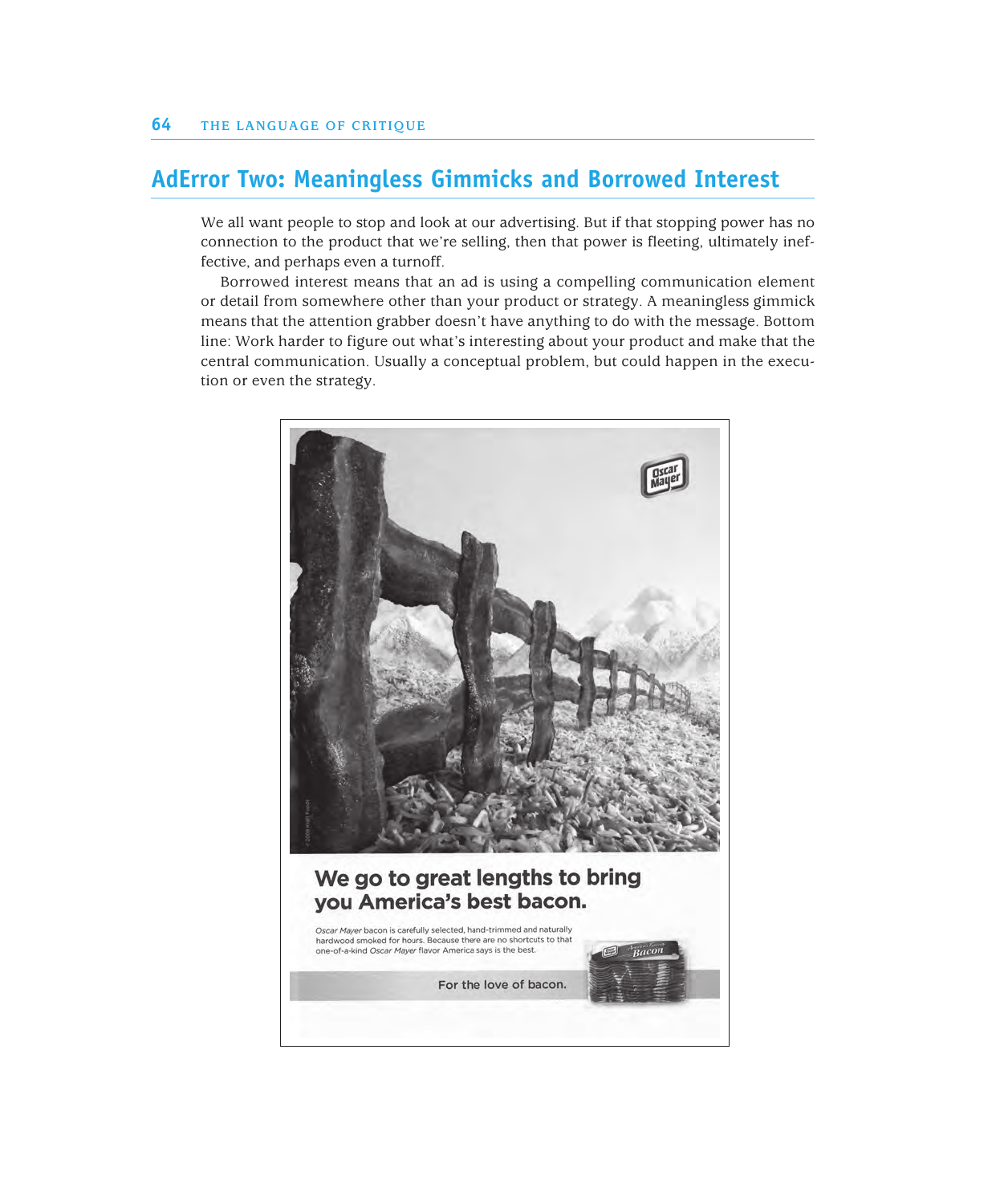#### **Example: Oscar Mayer Bacon**

Whoa. A bacon fence. This certainly does attract your attention. But to what end? Perhaps the headline holds the answer: "We go to great lengths to bring you America's best bacon." Hmmm. Oh, now I get it. The fence is long. So this represents "great lengths." Actually, no. I don't get it. Do I now know more about Oscar Mayer and its expertise as a result of this ad? Isn't that what the strategy wants me to know? If so, then this ad falls way short. It does get my attention. So kudos to the food stylist who put this together for the photo shoot. But an effective gimmick should not only grab your attention but also deliver on strategy. If it doesn't do both, the creative team has a lot of explaining to do.

How do ads like this happen? Usually because the creative team can't find anything interesting to say about the product. They fear that no one else will be interested, either. So they try to find something, *anything,* that will make the reader look at the ad, such as a bizarre gimmick, borrowed interest, or bacon fences.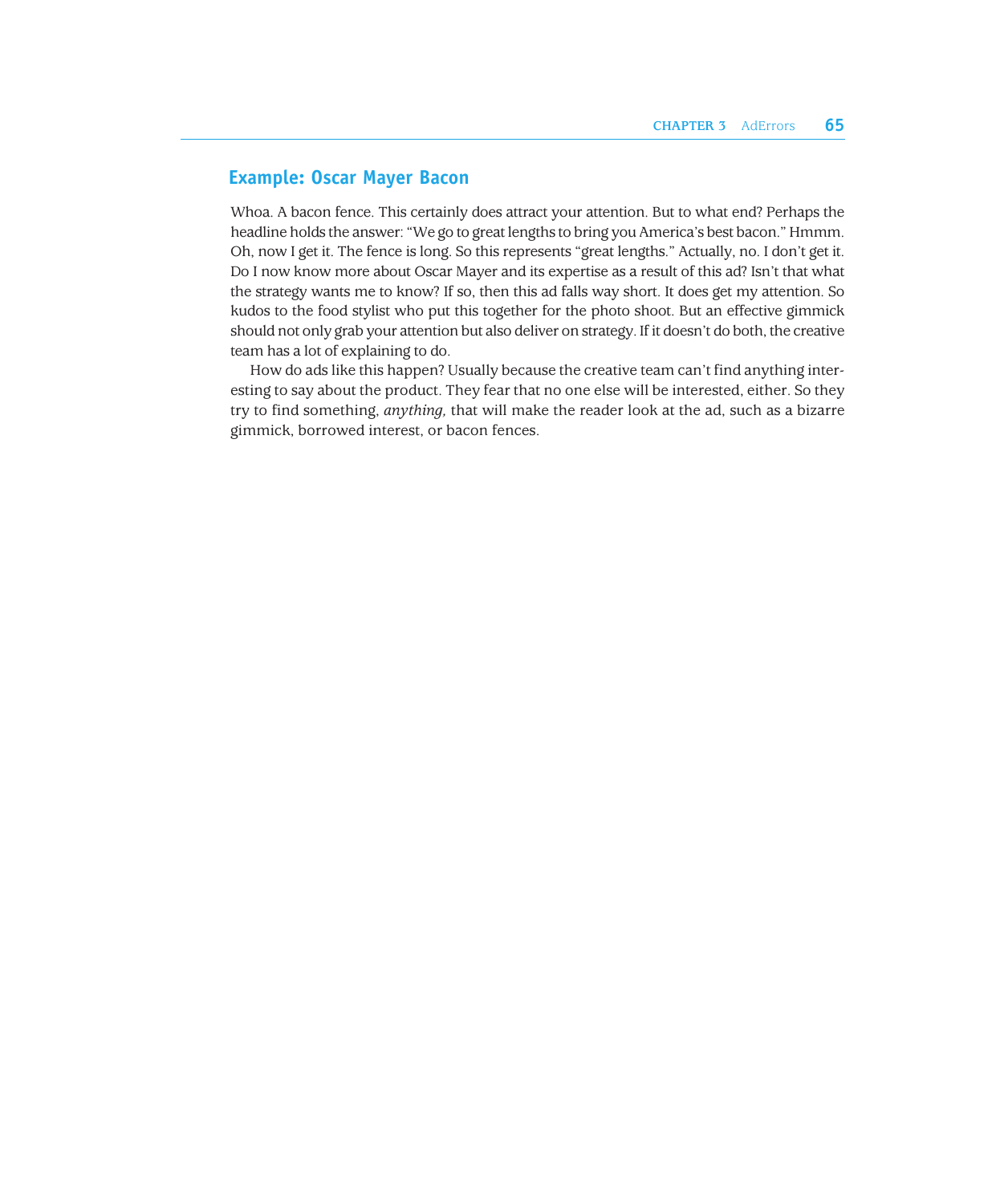



A gimmick is defined as a "trick or device intended to attract attention, publicity, or business." While I don't defend using trickery in advertising, there's nothing wrong with trying to attract attention to your product or service. Indeed, that's our job. But advertising has to work harder than merely attracting attention. Here's an illustrative story about a traveling salesman. . . .

Years ago, long before television pitchmen and infomercials, many products were sold door-to-door by traveling salesmen. One product that lent itself to this form of selling was the vacuum cleaner. But as with any product sold door-to-door, the biggest hurdle was getting people to not slam the door in your face. One gimmick that vacuum cleaner salesmen used was to knock on the front door with a handful of dirt. As soon as the "lady of the house" opened the door, the traveling salesman would throw the handful of dirt onto the floor. Naturally, the housewife would be shocked. While a dozen thoughts may have raced through her head, the prevailing one would be: Clean this mess up! Of course, the salesman would have the perfect solution. He'd take out the vacuum cleaner that he was selling and suck up the dirt faster and more effectively than she could have ever imagined. She'd be impressed. Her anger would turn into curiosity, which might eventually turn into a sale. Amazing, huh? We can probably all agree, then, that this is an effective gimmick. It got the customer's attention and led to a purchase.

But not so fast. Let's say that this traveling salesman was not

selling vacuum cleaners but toothbrushes. The gimmick of throwing a handful of dirt into the foyer would have still attracted the housewife's attention. Her initial response would have been the same: Clean this mess up! Unfortunately, all the salesman would have to offer was a toothbrush and the promise of cleaner, whiter teeth. She would've slammed the door in his face or sent her husband out to punch him in the nose. Or both.

Same gimmick. Two results. In the first case, the gimmick was closely tied to the product and the selling message. It worked. In the second, the gimmick certainly attracted attention, but it had no connection to the product and failed to hold the consumer's attention. Not only was the sales objective not achieved, but there's a good chance that no one in that household ever answered the door for a traveling salesman again. The lesson is clear: Gimmicks can be great, but if they're not meaningful, you'll not only fill the world with worthless gimmicks but end up eating dirt.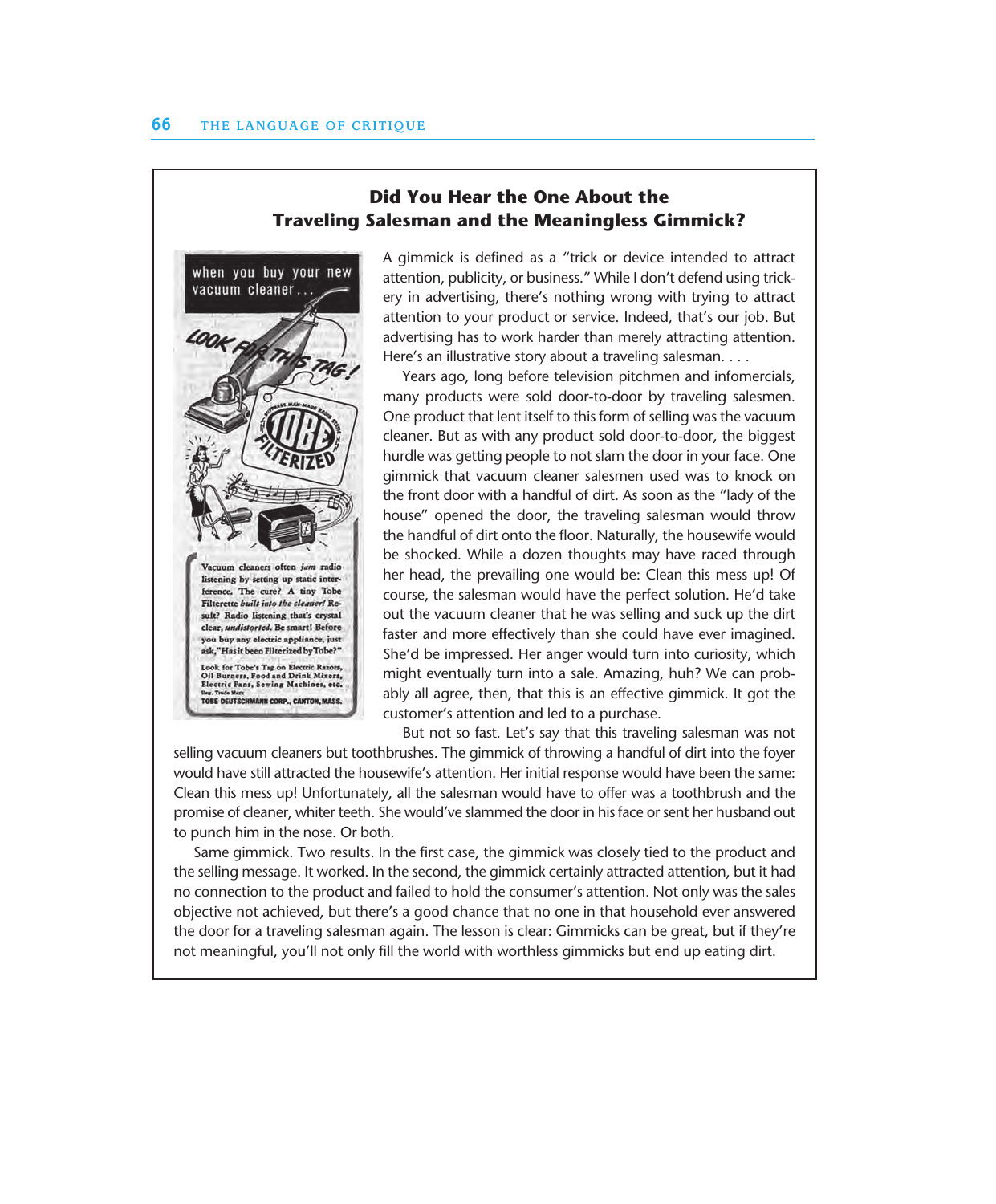### **AdError Three: Using Spokespeople Who Are Irrelevant to the Product or the Message**

Don't have an idea? Put a celebrity in your ad!.The irrelevant use of celebrity is a toxic combination of meaningless gimmickry and borrowed interest. Plus it's so overdone that the impact is often nil. Qualifies as an AdError when it masquerades as an idea . . . but it's really just an idea-less execution.



### **Example: Sub-Zero**

Okay, I admit it. This is the ad that inspired my quest to identify the most common errors that sabotage advertising. When I came across it in a magazine, I practically fell off my chair. Aside from the nice portrait of Amelia Earhart, there is nothing good about this ad.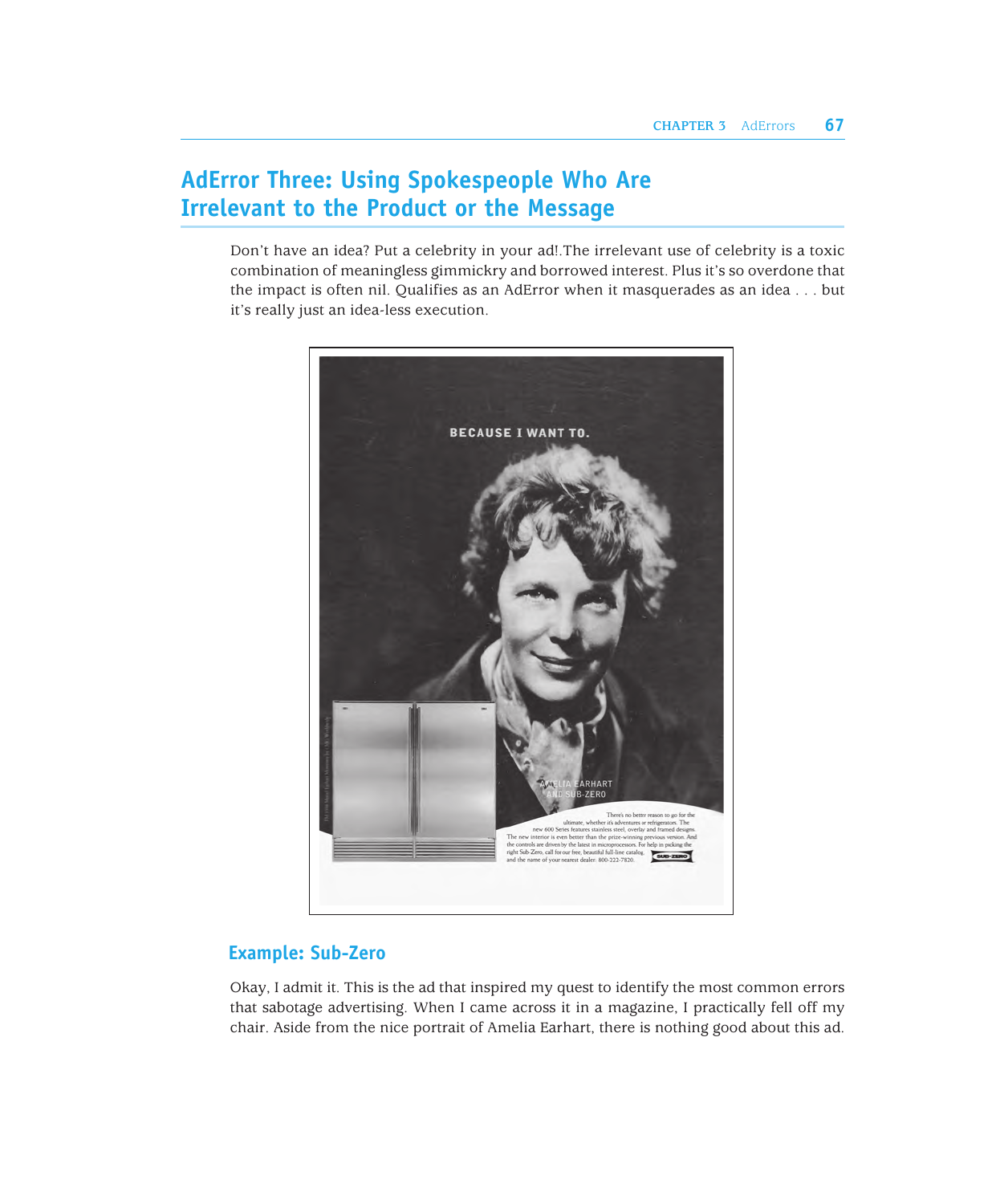#### **68 THE LANGUAGE OF CRITIQUE**

It's filled with so many errors that it's hard to isolate them. However, the most obvious is its misuse of celebrity. What does this fallen aviator have to do with an upscale refrigerator? Maybe my confusion can be explained away by the headline: "Because I want to." Hmmm. I had actually just purchased a Sub-Zero for my home, so this message was especially puzzling to me. The Sub-Zero is a very expensive, very impressive piece of machinery. It's so impressive that calling it a kitchen appliance would be an insult. Purchasing this piece of equipment for your home requires much more consideration than just because you want to. So the headline doesn't clarify anything. Totally baffled, I have now shown this to my students every semester and asked for their help: What do they think the connection is between Amelia Earhart and Sub-Zero? So far, we haven't come up with anything definitive. This ad is so befuddling that even the suggestions sound like questions: She was a renegade and so is Sub-Zero? She never returned from her last flight, but Sub-Zero is always there for you? If she were still alive today, a Sub-Zero would be her appliance of choice? Opening a Sub-Zero is like flying a doomed airplane? My favorite response is pretty farfetched but just as plausible as anything else: She's dead and maybe this would be a great place to store her body? Send your suggestions to me. We'll crack this puzzle yet.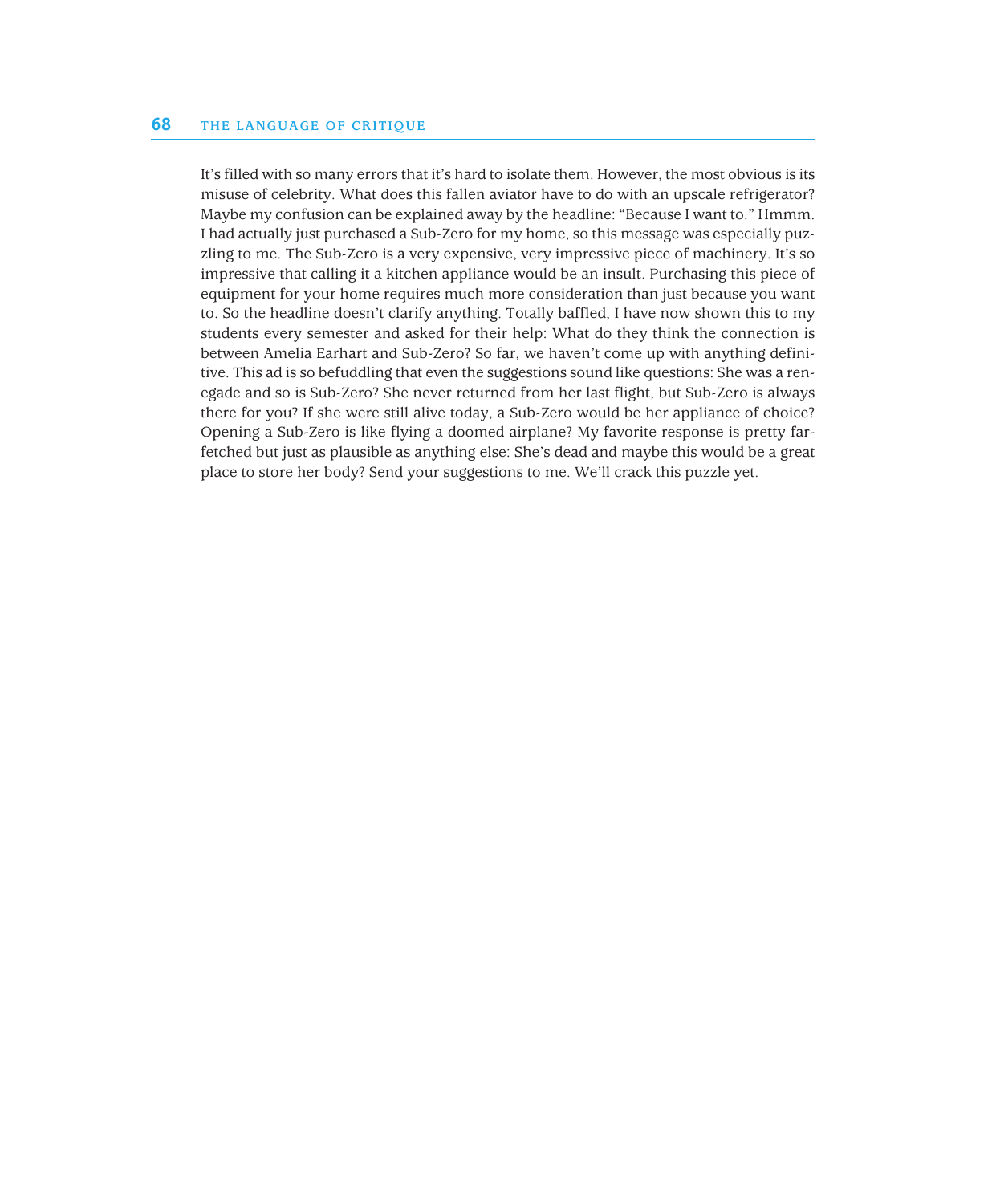### **AdError Four: Lack of Focus**

Variety may be the spice of life, but it's the death of an ad. The more information you cram into a single ad, the less ANY of it will be absorbed. For impact, you need power. For power, you need focus. Focus. Focus. Think narrow, not wide. Think pithy, not verbose. When's the last time you got talked into *feeling* something? This flaw can often be traced back to the strategy, but lack of focus can dull any stage of the process.



### **Example: Kitchen Basics**

Hey! I've got a good idea! Let's run a bunch of messages of equal value up the flagpole and see if anyone salutes. Wrong. That's a bad idea. And the ad above is a really, really bad ad. Let's list all the discrete pieces of information that this ad wants us to know: "Rich & Dark,"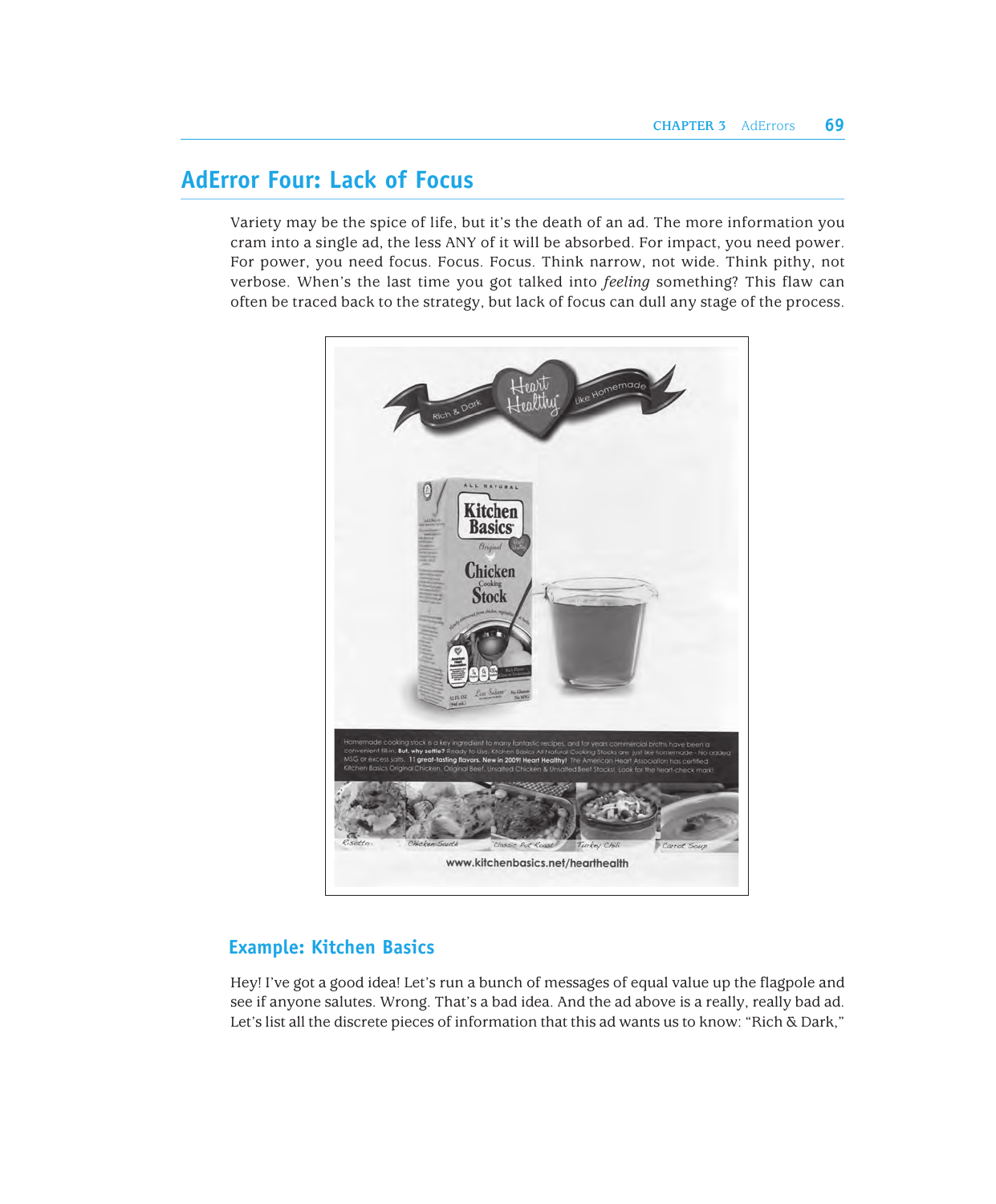#### **70 THE LANGUAGE OF CRITIQUE**

"Heart Healthy," "Like Homemade," "The key ingredient to many recipes, such as: Risotto, Chicken Sauté, Classic Pot Roast, Turkey Chili, and Carrot Soup." That's a lot of stuff. But if you read the body copy, there's even more: "Why settle?" "11 great tasting flavors," "New in 2009! Heart Healthy! The American Heart Association has certified three of their flavors"—hence the Heart Healthy logo on the carton, in case you didn't already know. There's so much info going on in this ad that it doesn't even speak in full sentences, just a lot of bullet points. Of course, the clients love its product. And well they should. It's great. In fact, this is the brand I use to make *my* risotto. However, the agency does not do it justice by simply using the page to park a litany of product attributes. Combine this with perhaps one of the blandest visuals of a product imaginable, and this ad is a waste of money. It's so out of focus that it's invisible.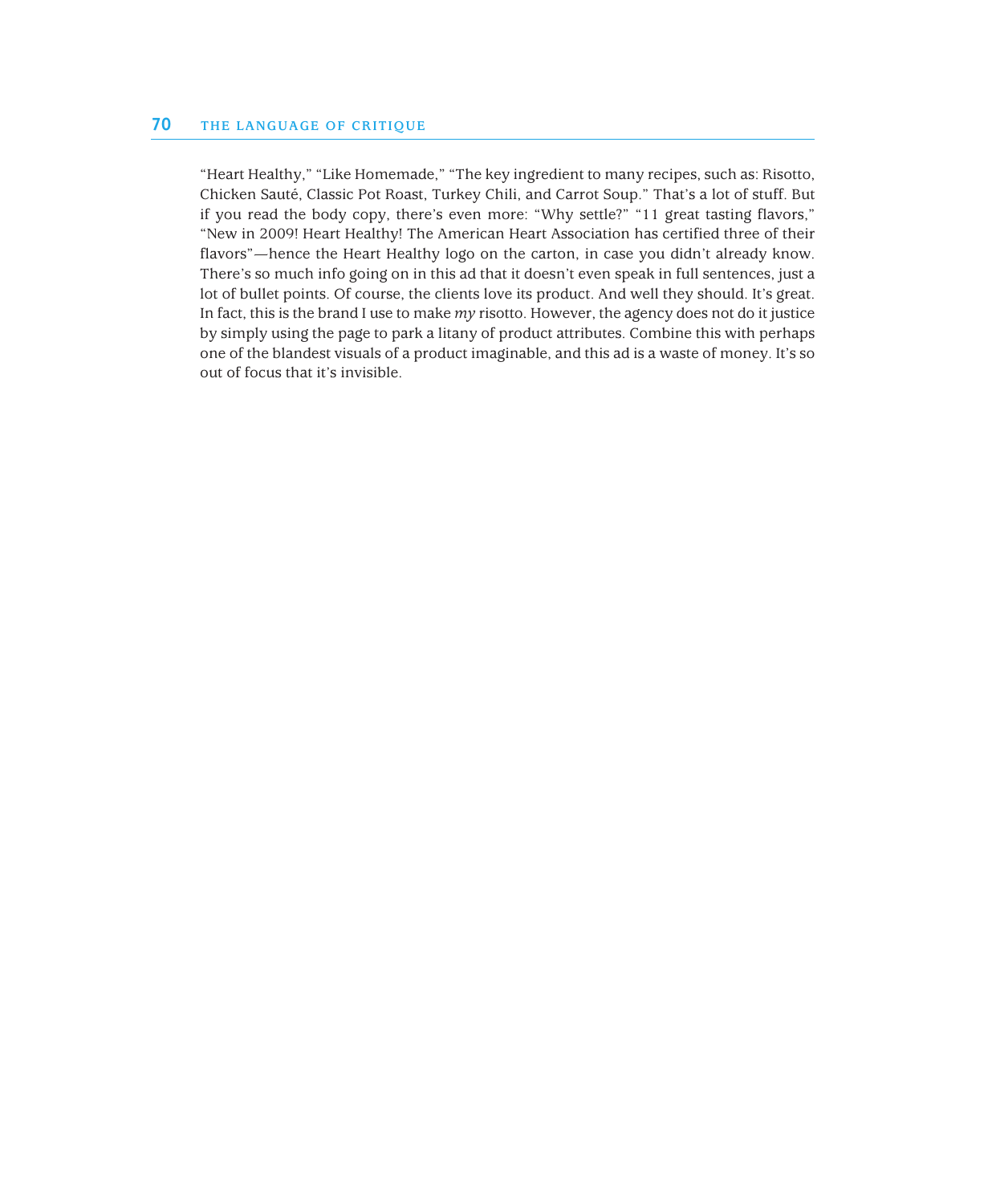## **AdError Five: The Page Is Overdeveloped and/ or Poorly Planned**

Yes, the page is expensive. But it's like real estate—its value goes *down* when overdeveloped. An ad's competition is not just the clutter other ads but editorial content. What could possibly stand out more than restraint and simplicity? Also, have faith in the attraction of good design—an ad that's attractive *attracts.* And remember: White space *is* power. Blame this one on the layout, although the execution sometimes instigates it.



### **Example: Conair**

Simply a mess. There's so much stuff crammed into this  $8.5 \times 11$ -inch ad that the eye doesn't know where to go. Even that coupon isn't enough to hold your attention. It's easier to just turn the page, which is what you're about to do right now. . . .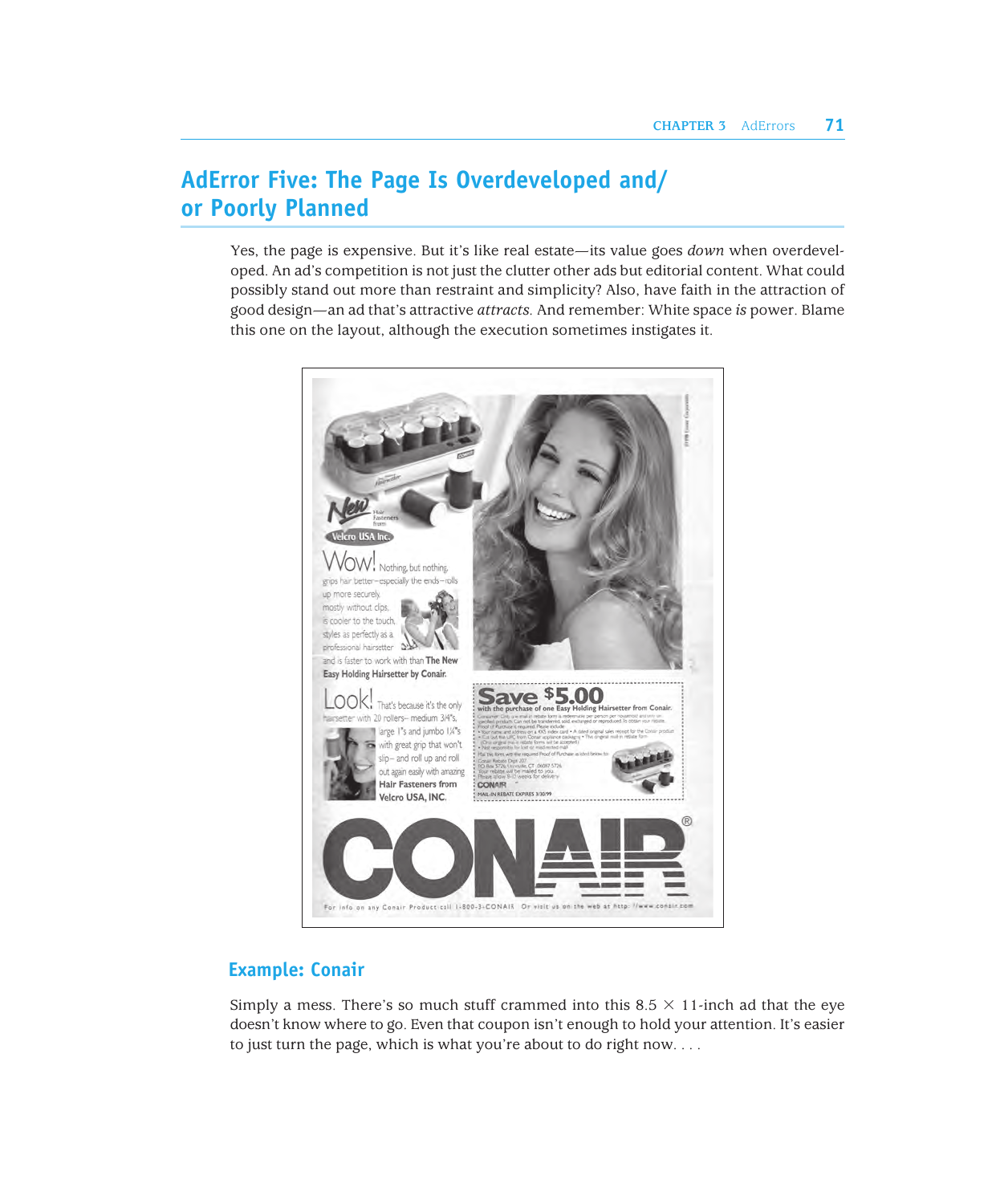# **AdError Six: Sacrificing Clarity for Cleverness**

Being clever is mandatory. But when it comes at the expense of clear communication, it's not good advertising. This can usually be straightened out in the execution unless an overreaching concept is at fault.



#### **Example: Birds Eye**

This ad is working very hard to make a fairly mundane product interesting. The problem is that the visual is too clever for its own good. It gets in the way of clearly communicating what Chicken Viola! is: a frozen pasta and vegetable dinner that includes chicken. The headline acknowledges this by offering up a cutesy explanation for the inner tube and goggles: "Chicken Voila is making quite a splash." Eventually, you might get it. But none of it really makes sense. A chicken about to jump into a pool isn't an easy metaphor for a frozen meal that comes to life in a skillet. But you get the sense that everyone from the Creatives to the client thought that this image was so funny, it didn't really matter. It does. It does matter. Be clever—yes! But be clever *smartly.* It takes a bit more brain power, but that's what it takes to create effective advertising.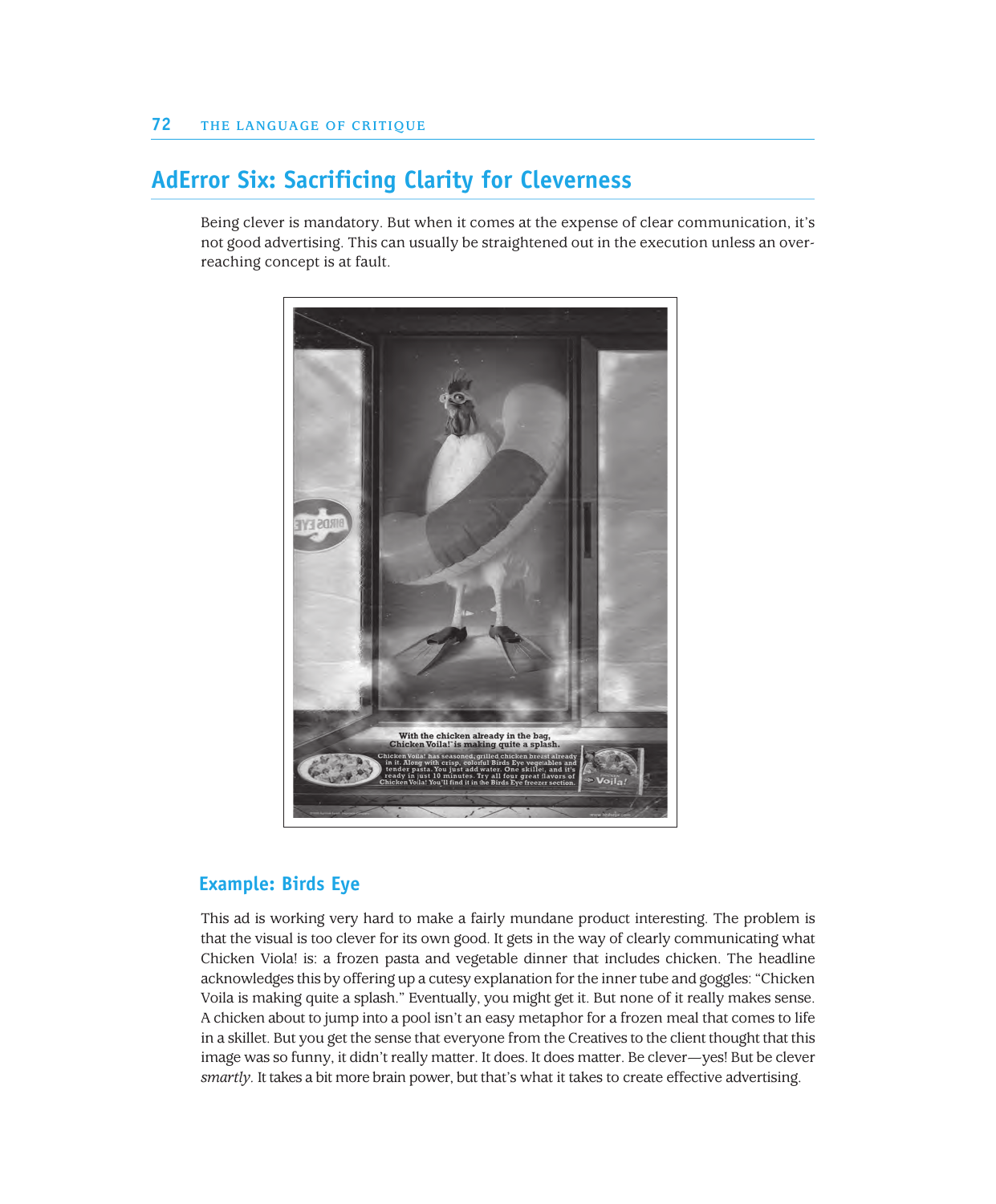### **AdError Seven: Overacknowledging Your Competition**

It's good to be competitive. But don't let the central idea of your advertising be *about* your competition. It gives them a free plug and defines you by what you *aren't* instead of what you *are.* And that's pretty lame. Competitive strategies that are taken too literally and expressed too blatantly will need to be fixed in either the concept or executional stage.



#### **Example: Smirnoff**

First, a history lesson on vodka. Virtually unknown in the West until a Russian refugee named Vladmir Smirnoff sold the formula back in the early 1900s, Smirnoff became the brand that defined the category here in the United States. Indeed, it's the brand that made vodka one of the most popular distilled spirits in the country. Even now, it is still the number one selling vodka. However, the greatest growth in the past decade has been the sales of super-premium brands, such as Absolut, Grey Goose, and Finlandia. Taking action, Smirnoff responded with the above campaign from its ad agency, Lowe Lintas,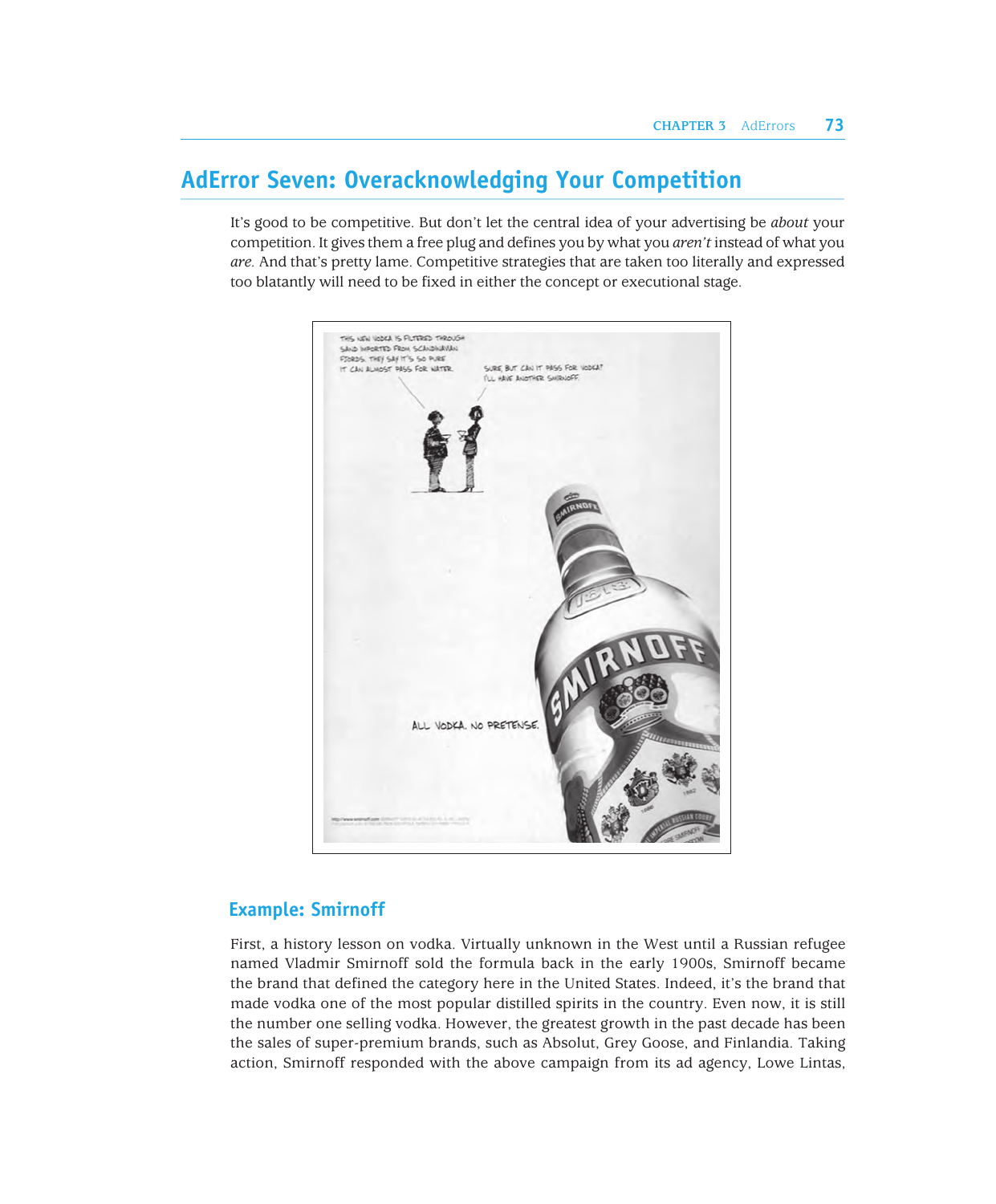#### **74 THE LANGUAGE OF CRITIQUE**

which ran in the late 1990s. The tagline "ALL VODKA. NO PRETENSE.," takes direct aim at the brands nipping at its heels. While not mentioning its competitors by name, headlines such as "This new vodka is filtered through sand imported from Scandinavian fjords. They say it's so pure it can almost pass for water," make it plenty obvious. But in the process of denigrating the "upstarts," Smirnoff takes the spotlight away from itself. Even worse, the brand looks defensive and even a bit scared; these ads tacitly signal that the competition is doing well enough to build an entire campaign around them. Not a good position for anyone to take, but an especially risky strategy for a leader.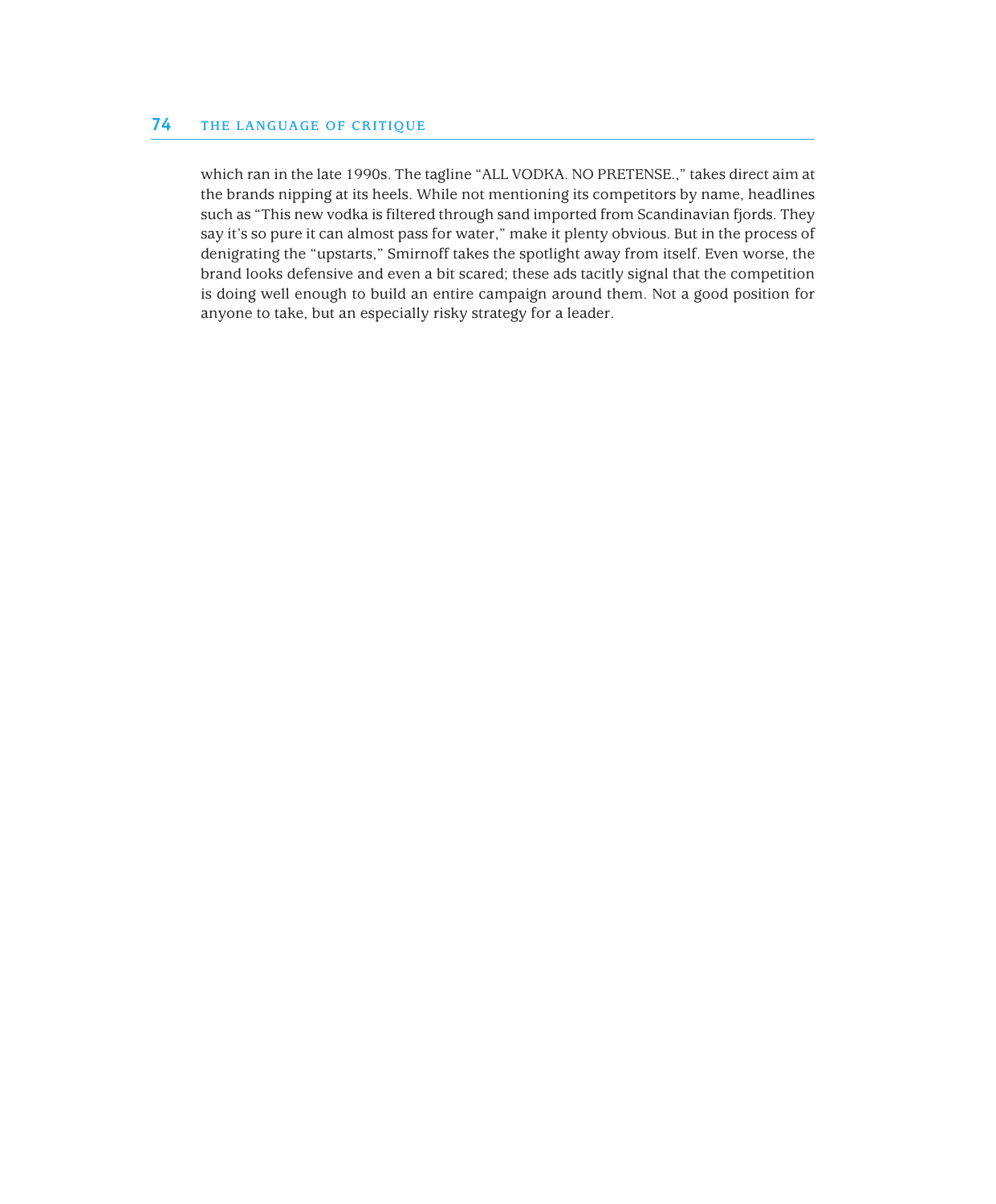# **AdError Eight: Letting Your Strategy Show**

An ad can't be too persuasive if its audience is too aware of its methodology, research results, advertising objective, target audience, and so on. People need to connect to ads viscerally. That other stuff's about as persuasive as a saltine. Plus it can be pretty transparent (and then we're painfully aware that we're looking at advertising). This problem is usually seen in the executional stage . . . often because the advertising has bypassed the concept stage altogether.



#### **Example: Myrtle Beach, South Carolina**

This ad looks like someone just cut a few lines from the strategy statement and pasted them into a piece of paper along with a few stock photos. Even the most effective strategy shouldn't be confused with a good ad. While it may make sense to position Myrtle Beach as affordable (and what vacation shouldn't be "fun-filled"), to simply state it as plainly as that couldn't be any less engaging. True, the message is unambiguous. Unfortunately, it's also flatfooted.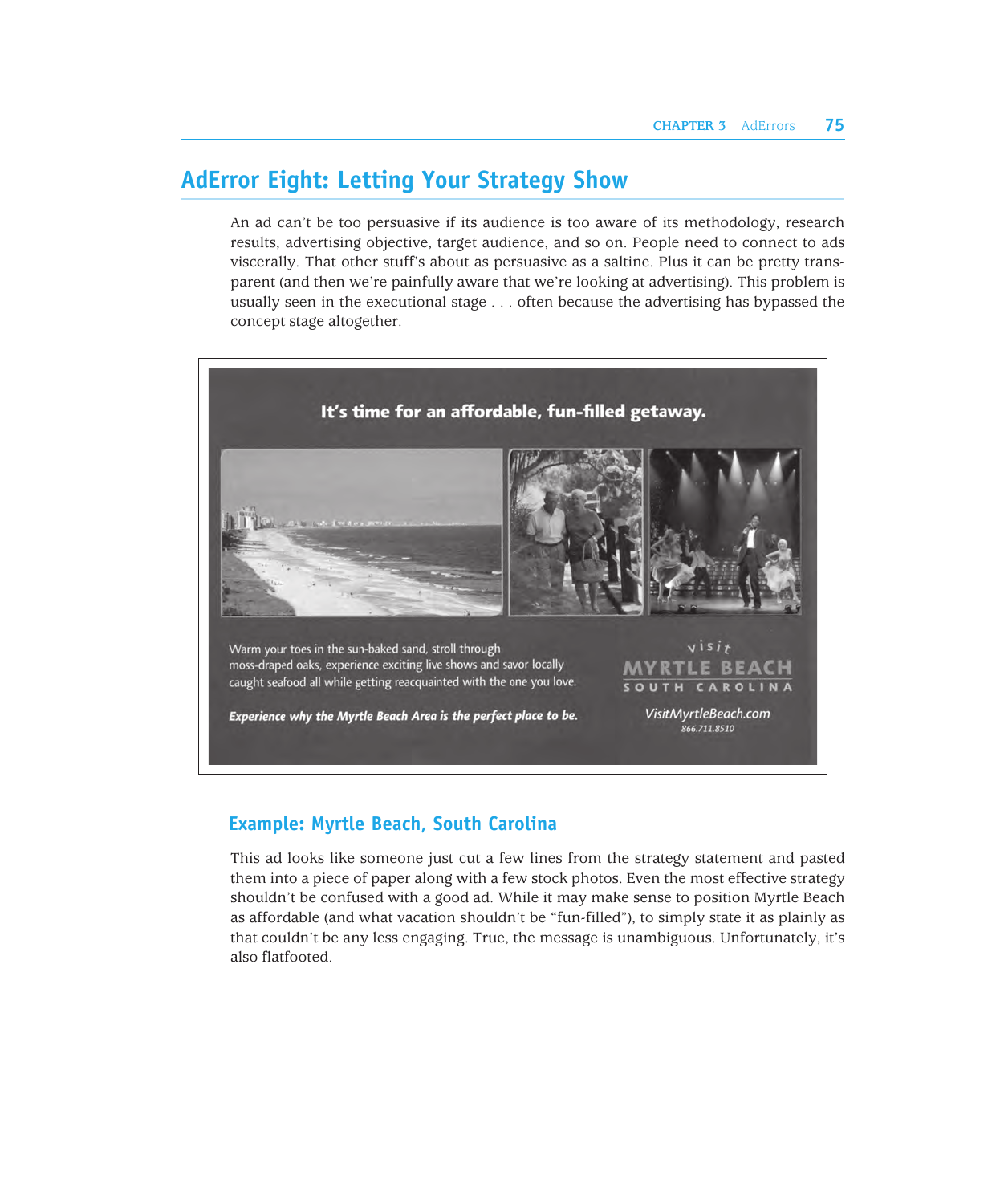### **AdError Nine: Being Edgy for Its Own Sake**

When the effort shows, it's distracting at best and laughable at worst. "Hipness" is risky because it's inexplicable. One hundred percent authenticity, in both style and substance, is a must. You're either edgy or not. Trying doesn't count. This AdError can rear its ugly head in the executional, layout, and even production stages.



#### **Example: Smith Micro**

Wow! Look at that edgy typeface. See that cool dude with the totally awesome haircut and wild hand gestures. Read that headline: "You've got personality." Hey, they must be talking to you: a young, hip student—because who's got more personality than you do? Unless it's the totally cool dude in this ad! Wait a second . . . that's not how the target is going to respond to this ad. At best, they'll quickly turn the page. At worst, the ad will strike them as repulsive as a substitute teacher trying to be your best friend.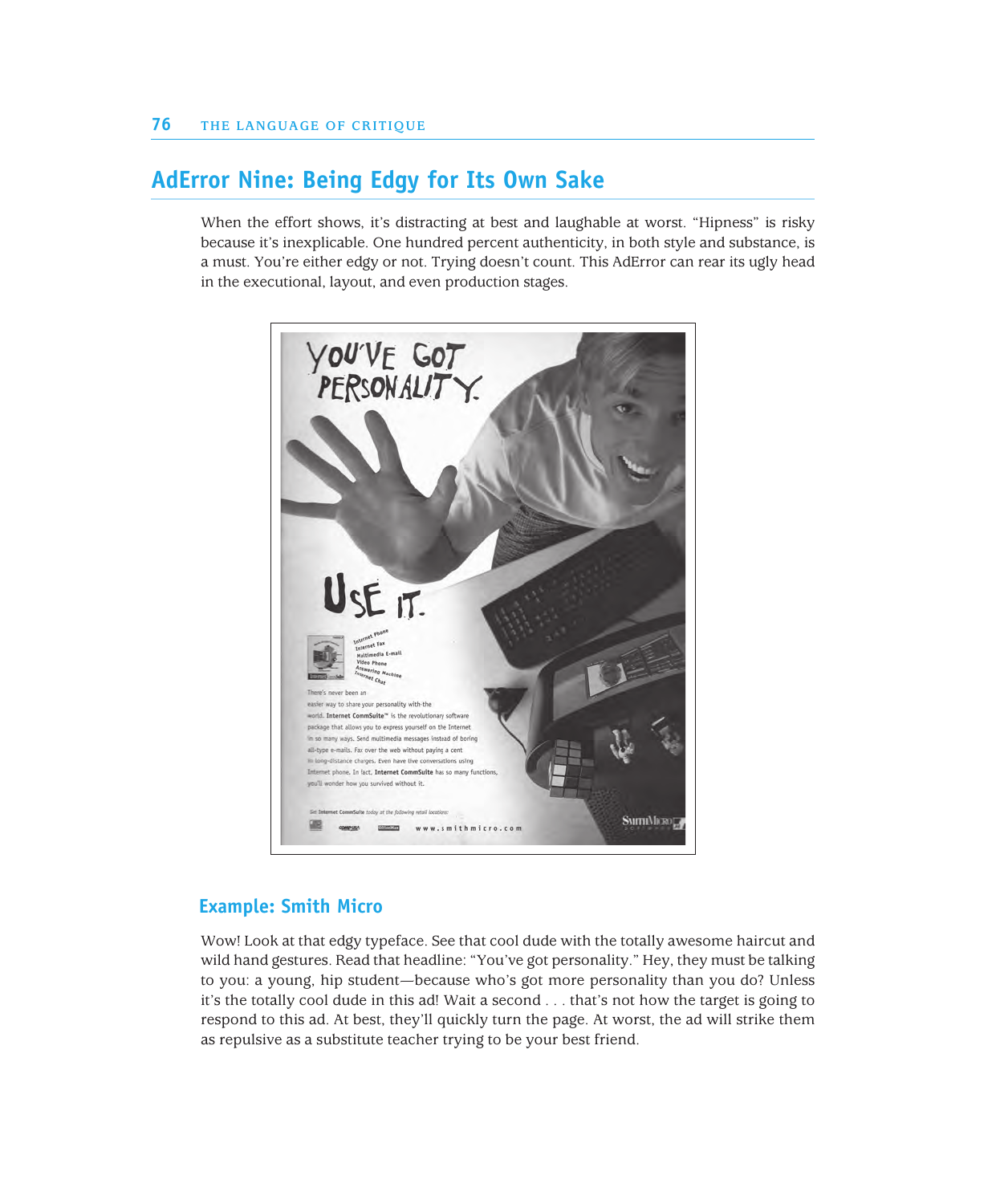### **AdError Ten: Huh? Using Pretzel Logic, Being Too Subtle or Obtuse**

No one should have to suspend reason or work too hard in order to comprehend an ad. And if you think that bad puns and cute copy can explain away tortured contrivances or elusive nuances, think again. Ads that are a stretch and strain are a big pain in the neck. Who needs it? An execution that tries to make sense of a complicated concept will often fall for this AdError.



#### **Example: Ricoh**

Seeing the master of surrealism being sucked down into a funnel is an interesting visual—surreal, even. But what does Salvador Dali have to do with copiers? Think about it. Do you really want your next copy to come out as absurdly distorted as one of his paintings? Okay, so maybe I'm interpreting the visual too literally. Maybe Salvador Dali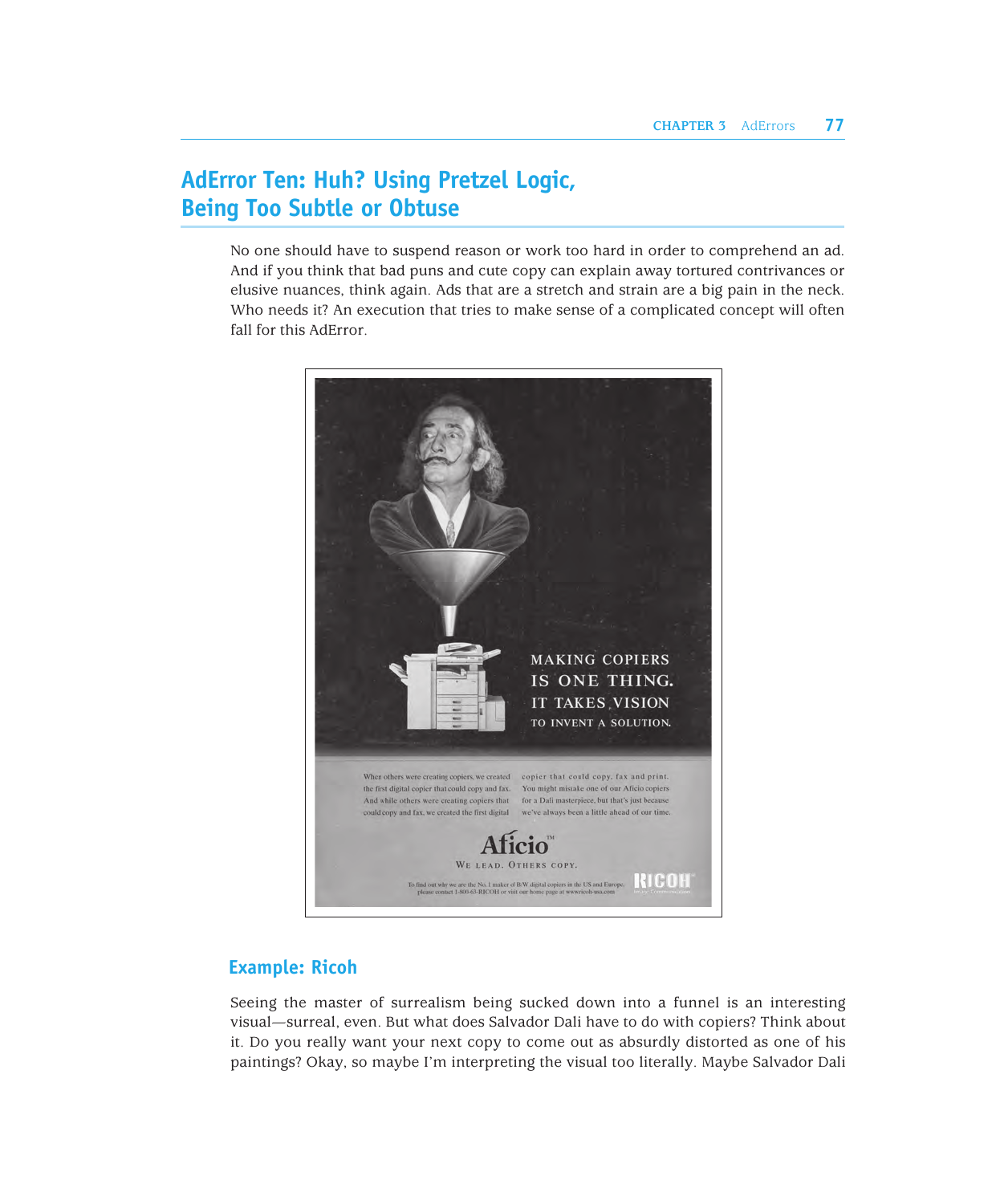#### **78 THE LANGUAGE OF CRITIQUE**

is meant to personify the sort of renegade thinking that Ricoh would like its brand to represent. So let's read the body copy for some clues: "When others were creating copiers, we created the first digital copier that could copy and fax. And while others were creating copiers that could copy and fax, we created the first digital copier that could copy, fax and print." That's pretty cumbersome copy. Plus, it lays out a leadership argument in a very concrete and flatfooted way. Perhaps the visionary part comes later. Let's read on: "You might mistake one of our Aficio copiers for a Dali masterpiece, but that's just because we've always been a little ahead of our time." Hmm. Mistake a copier for a Dali masterpiece? Is that because it's all melt-y like the clocks in "The Persistence of Memory"?

Trying to figure out what Salvador Dali has to do with Ricoh copiers may be lots of fun for an AdError exercise, but no consumer wants to waste time doing it—especially if all that effort isn't rewarded with a reasonable answer.

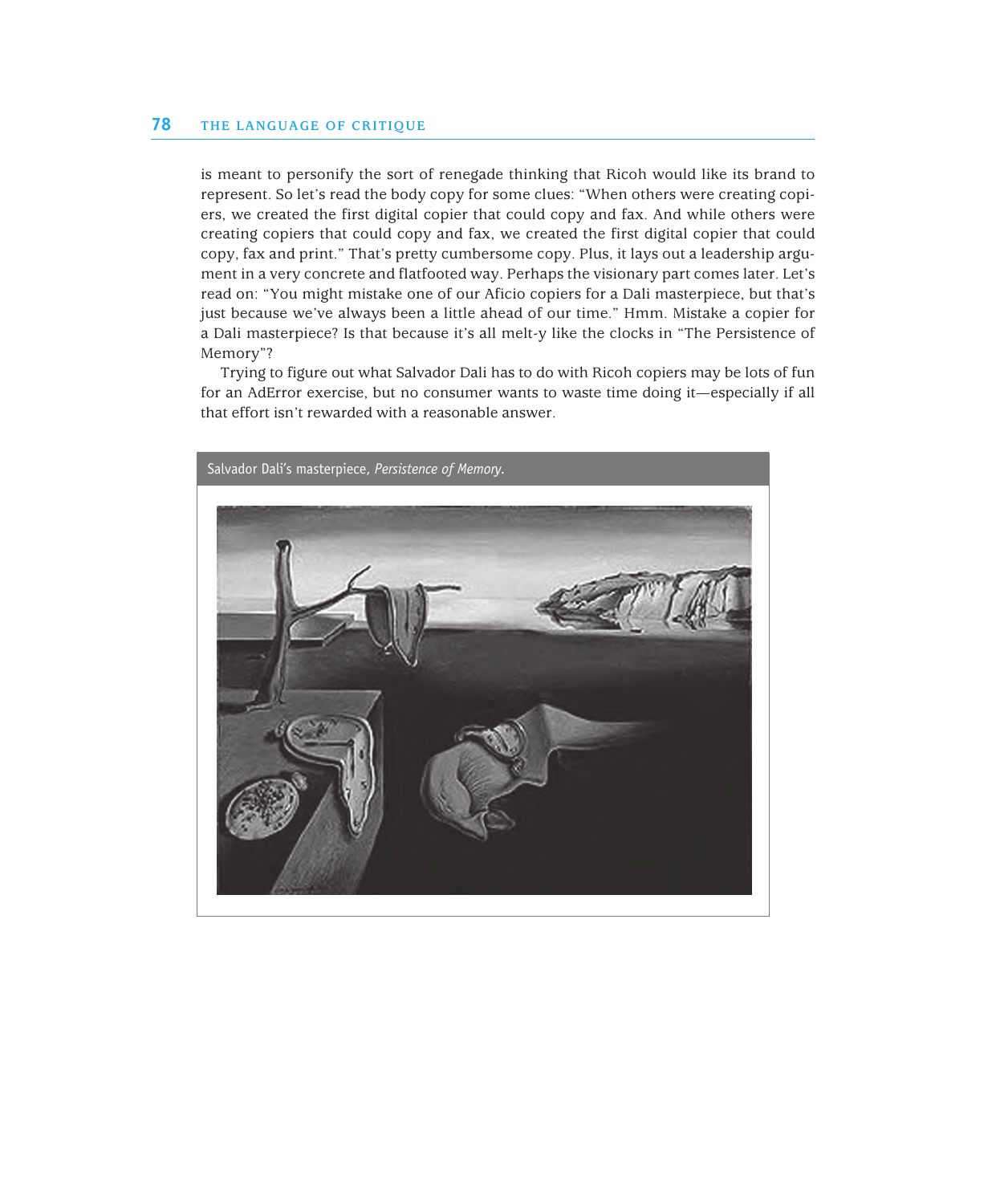### **AdError Eleven: Forgetting About the Product**

Too often, advertisers get distracted by irrelevant information or sensationalism. So distracted, in fact, that they forget to communicate what's compelling about the product itself.



#### **Example: Millstone Coffee**

The biggest surprise here is *not* that Chef Morimoto is wrapped in a sushi roll but that this is an ad for coffee. Generally speaking, coffee is not paired with Japanese cuisine, especially tekka maki. So it's not just a strange spokesperson choice but a doubly odd visual. If the point here is to compare Morimoto's rare skills as a chef with the rare quality of Millstone Coffee, then why wrap him up like sushi—which is raw, not rare? It seems as though the creative team or the client got so excited about meeting their favorite Iron Chef that they forgot that the product they were advertising was a complete mismatch.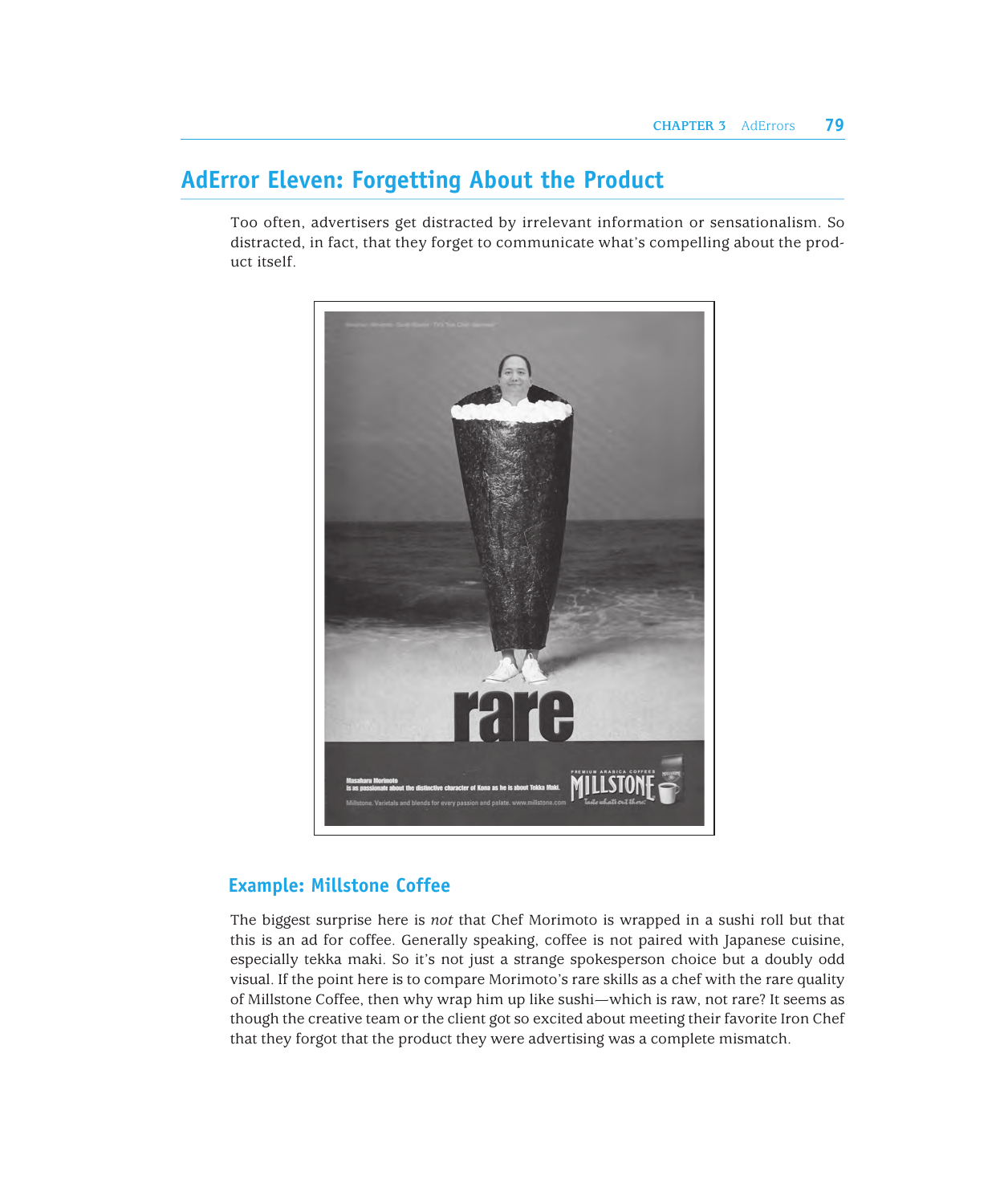# **AdError Twelve: Being Boring or Too Obvious**

Unless it's about a cure for insomniacs, an ad shouldn't put you to sleep . . . it should captivate the brain and galvanize you into action. In addition, effective advertising is interactive. It should do most of the work for the reader . . . but not all. If the brain doesn't engage, the reader feels cheated . . . and unmotivated. Every stage—from strategy to production—can fall victim to this AdError.

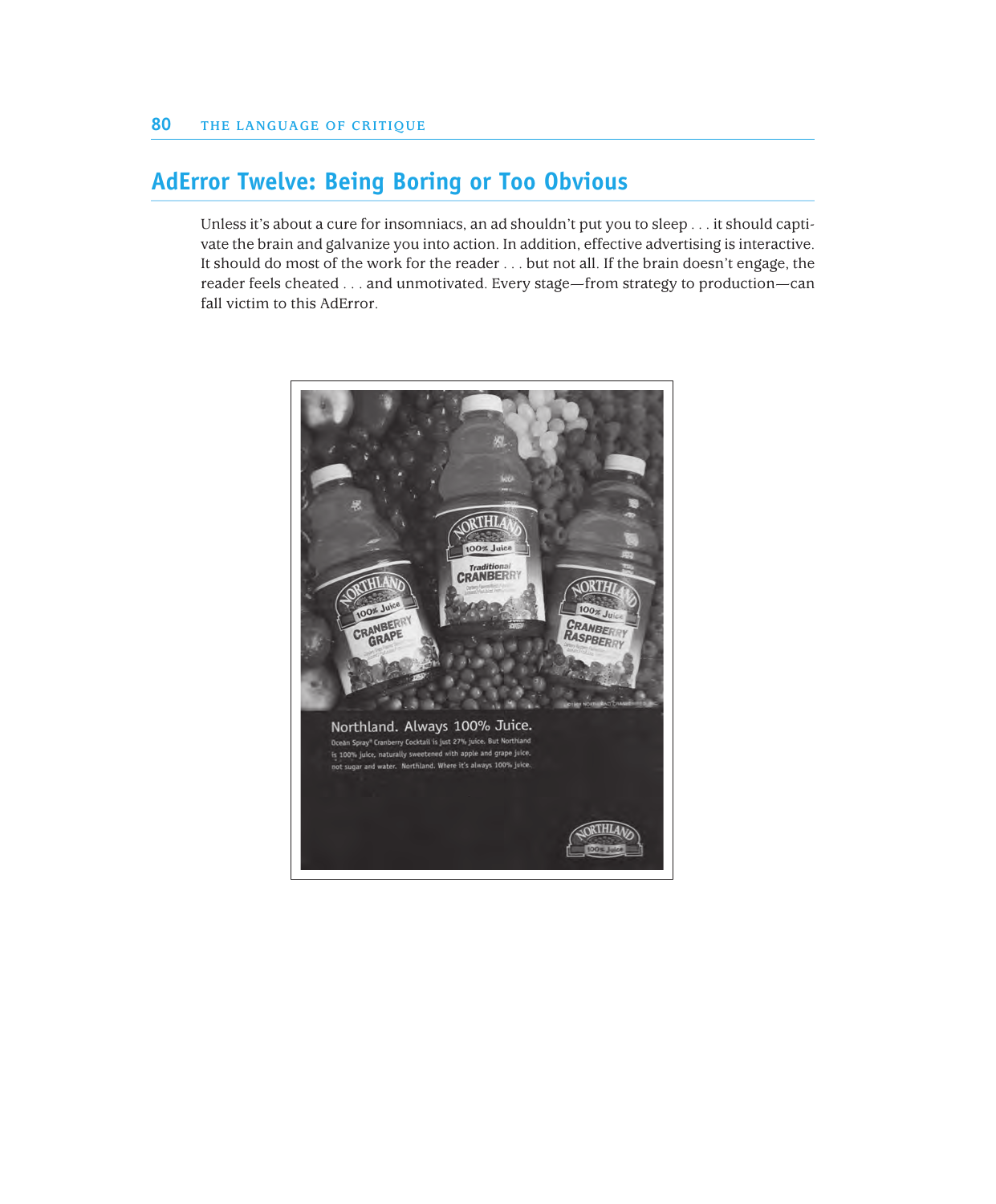#### **Examples: Northland Juice and Cetaphil**

Here are two clear examples of this AdError. The ad on the left-hand page communicates that Northland juices are 100% with a headline that states that they're 100% juice against a backdrop of 100% real fruit and that's pretty . . . boring. And if you want to be really obvious about being a doctor-recommended product, then create the ad like the one below that features a doctor "speaking" directly to camera with a headline that begins, "I tell my patients. . . ." Zzzzzzzz.

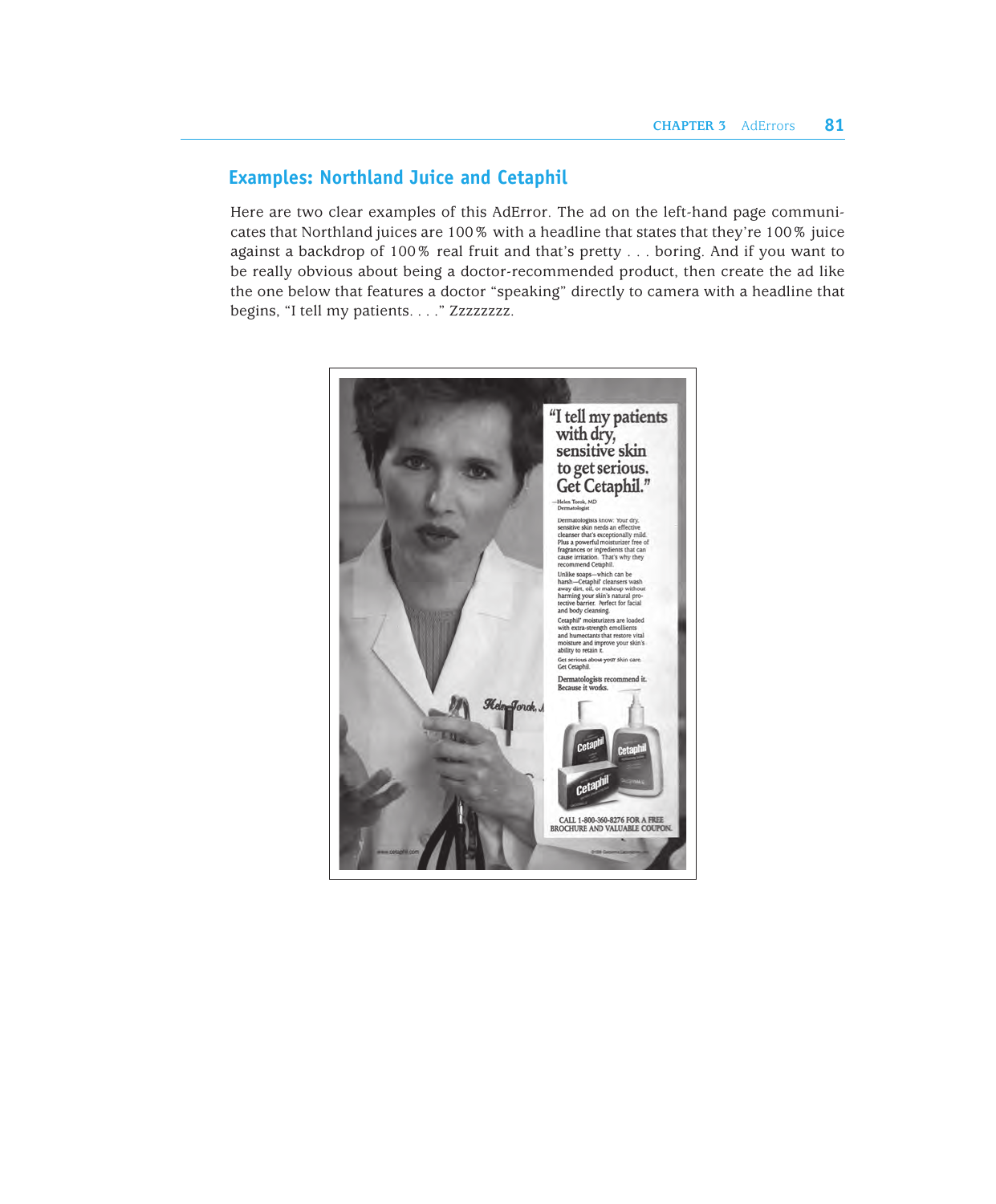# **AdError Thirteen: The Tonality and/or Visual Style Is Inconsistent With the Product or Message**

Even tried-and-true advertising devices will not be effective if they aren't compatible with your image, product, service, or benefit. Plenty of clients will come to briefings with examples of advertising that they like. "Can we do something like that?" they'll ask. Sometimes, a creative team will see a cool typeface, visual style, or tone in an award-winning ad and want to replicate it for their next project. But you can't pick a style first and then apply it to a campaign if it's not in sync with the message of brand personality. You can usually *see* this misstep, which means it lies in the executional, layout, or production stage. On the other hand, an ill-fitting strategy or concept could be the culprit right from the get-go.



#### **Example: NicoDerm**

Here's our final AdError in action. If your strategy has decided to focus on your product's calming method to break the cigarette habit, then *make* your ad calming. Don't SHOUT YOUR MESSAGE IN ALL CAPS. As Marshal McLuhan said, "The medium is the message."